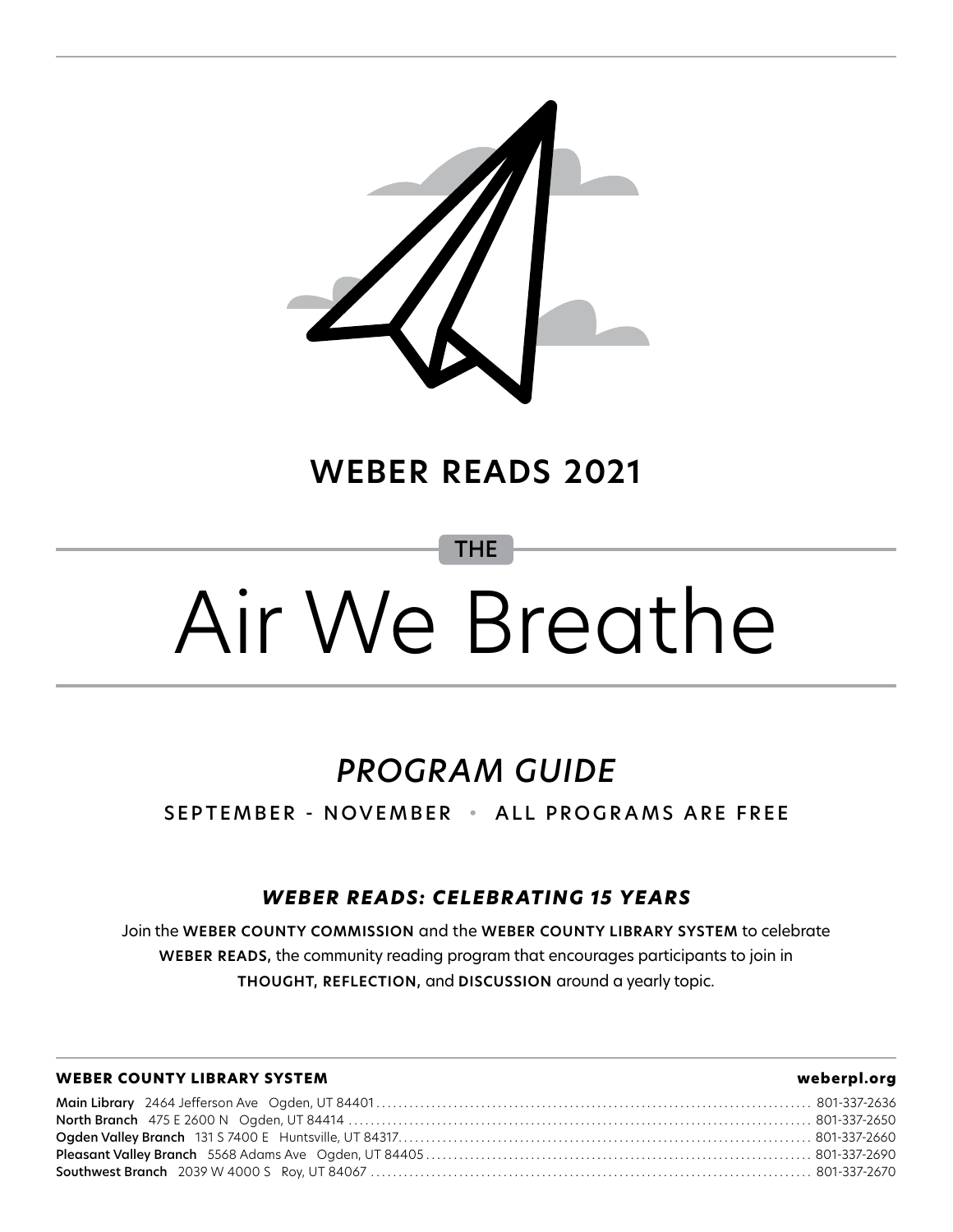

# Weber Reads Kick-off

September 1-30

**Pick up your free pinwheel, wind chime, or kite!**

**AVAILABLE AT ALL LIBRARY LOCATIONS**

### Music & Concerts

#### **MOUNT OGDEN BRASS**

| Thu, Sep 2, 6:30 p.m. SOUTHWEST BRANCH                 |
|--------------------------------------------------------|
| Tue, Oct 19, 6:30 p.m. <u>Charlessen, NORTH BRANCH</u> |
| Thu, Nov 4, 6:30 p.m. CGDEN VALLEY BRANCH              |

All ages. Founded in 2000, Mount Ogden Brass is one of the longest performing brass quintets in Utah. A robust musical resume paired with a deep interest in brass music makes for delightful performances that resonate with young and old.

#### **A PERSONAL HISTORY OF THE DIDGERIDOO WITH RANDIN GRAVES**

**Mon, Sep 13, 6:30 p.m.**................SOUTHWEST BRANCH **Thu, Oct 7, 6:30 p.m.** ....... PLEASANT VALLEY BRANCH **Thu, Oct 14, 6:30 p.m.**................................MAIN LIBRARY

All ages. Randin Graves' fascination with the didgeridoo led him around the world and across twenty years to become one of the world's leading non-Aboriginal exponents of this unique instrument. In a fun and inspiring multimedia presentation he enlightens audiences about this sacred instrument and the culture that produced it, while also detailing his personal journey to the farthest reaches of Australia.

#### **BEN LOMOND BAGPIPE CORPS**

**Tue, Nov 30, 6:30 p.m.**...........................NORTH BRANCH

All ages. An ancient instrument steeped in lore, bagpipes have been used to rally troops into battle, commemorate funerals and weddings, and as a symbol of school spirit at Ben Lomond High School. Enjoy the rich and complex sounds of this unique instrument played with pride by the next generation of pipers.

### Birds

#### **TRACY AVIARY PRESENTS SEASONAL SURVIVAL**

**Thu, Sep 9, 5:30 p.m.** MAIN LIBRARY

**Thu, Sep 23, 5:30 p.m.** PLEASANT VALLEY BRANCH

**Thu, Oct 7, 5:30 p.m.** OGDEN VALLEY BRANCH

**Thu, Nov 4, 5:30 p.m.** SOUTHWEST BRANCH

**Thu, Nov 18, 5:30 p.m.** NORTH BRANCH

All ages. Migration can be tough, but some native birds do it every year. Get a taste of what birds experience and discover first-hand the risks and payoffs of going on mind-boggling bird journeys.

#### **BACKYARD BIRDS**

**Thu, Sep 9, 6:30 p.m.**....... PLEASANT VALLEY BRANCH

All ages. Learn how to get started in birdwatching. Many of our Utah species can be spotted right through your window, and others are a quick drive or hike away. Free Northern Utah bird identification pamphlets will be available at the program.

### **THE EAGLE, OUR NATIONAL SYMBOL**

**Sat, Nov 6, 11:00 a.m.** ............................... MAIN LIBRARY

All ages. From money to uniforms, the symbol of the bald eagle is seen on a daily basis in the United States. Learn how this bird became our national symbol, hear the story of how the bald eagle has recovered from being an endangered species, and discover its magnificent characteristics as you meet the Ogden Nature Center's resident bald eagle, Des ta Te.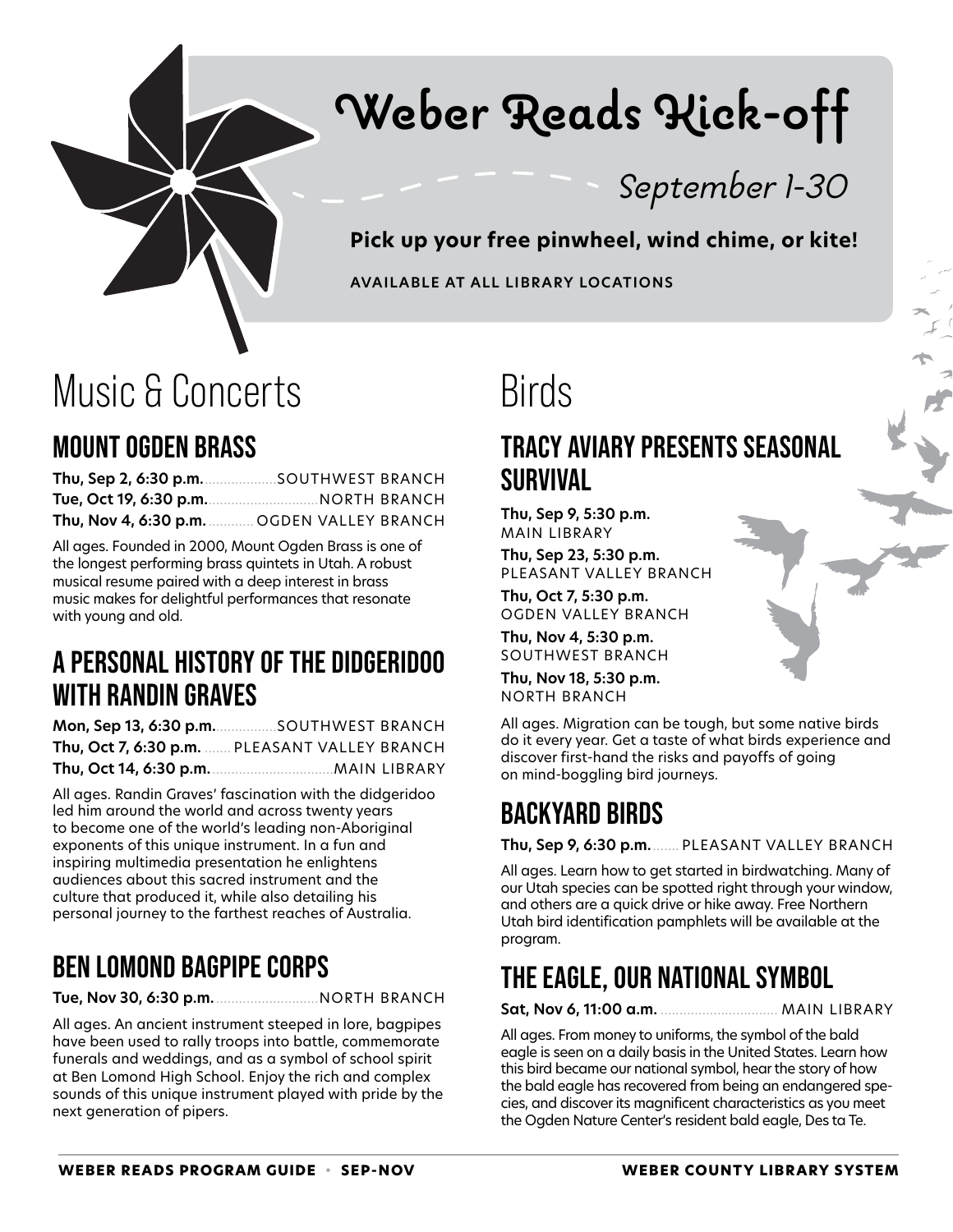# STEM & Technology

#### **THE FORCES OF FLIGHT WITH HILL AEROSPACE MUSEUM**

| Thu, Sep 2, 6:00 p.m.  OGDEN VALLEY BRANCH |  |
|--------------------------------------------|--|
|                                            |  |
|                                            |  |
| Wed, Oct 27, 6:00 p.m. SOUTHWEST BRANCH    |  |
|                                            |  |

**Tue, Nov 16, 6:00 p.m.** . PLEASANT VALLEY BRANCH

Ages 6-12. Explore the forces of flight, including thrust, drag, lift, and weight and how they work together in flight! Then create an experiment using the magnus effect.

#### **ALL ABOUT AIR**

**Mon, Sep 13, 4:00 p.m.**.......OGDEN VALLEY BRANCH

Grades 3-6. Explore the scientific principles of air with experiments and games.

#### **CRUISING THE SKIES, AVOIDING TURBULENCE**

**Tue, Sep 21, 6:30 p.m.** ..........................NORTH BRANCH

All ages. Airline meteorologists plot safe courses for thousands of flights across the world. Learn more about this fascinating profession that helps us fly with confidence.

#### **ROCKET LAUNCHERS**

**October 1-31** ............................................ALL LOCATIONS

Ages 12 and under. Blast off! Visit the Library to pick up the supplies you need to build your own rocket launcher.

### **FLIGHT SCHOOL**

**Wed, Oct 6, 2:30 p.m.** .........OGDEN VALLEY BRANCH

All ages. Learn the science of flight and meet a local pilot.

### **AERONAUTICS**

**Wed, Oct 6, 6:30 p.m.**.. PLEASANT VALLEY BRANCH

All ages. Guest speakers from Northrup Grumman will present on aeronautics: the science, design, and manufacture of flying vehicles. Put your ingenuity to the test designing your own aircraft.

### **LEGO AIR ROBOTICS**

**Mon, Nov 8, 4:00 p.m.** ........OGDEN VALLEY BRANCH REGISTRATION REQUIRED: 801-337-3660

Grades 1-6. Use LEGO WeDo to create a cooling fan or a helicopter.

# Pop Culture

### **AIRBENDING CHALLENGE: ESCAPE ROOM**

**Tue, Sep 21, 7:00 p.m.**..............................MAIN LIBRARY

All ages. Conquer this Western Air Temple escape room by solving air-based puzzles and putting your *Avatar: The Last Airbender* trivia knowledge to the test. Costumes are welcome.

#### **FANTASTIC WINGED CREATURES**

#### **Mon, Nov 15, 6:30 p.m.** ....PLEASANT VALLEY BRANCH

All ages. Fantasy fiction is filled with winged creatures from dragons to pixies. Learn about some common creatures found in your favorite stories, and then design your own fantastic creature.



#### **MEET BATMAN Mon, Oct 25, 6:00 p.m.**

All ages. Bat Week begins with a special appearance by Batman of Ogden. Meet Ogden's favorite Caped Crusader and make bat-themed crafts.

#### **BAT HUNT October 25-31**

All ages. Find all the bats that are hiding in the Library!

### **BAT WEEK WITH ADAM BREWERTON**

**Tue, Oct 26, 7:00 p.m.**

All ages. Explore the role of bats in nature with Adam Brewerton, a Wildlife Conservation Biologist for the Northern Region of the Utah Division of Wildlife Resources. Play echolocation games, make bat finger puppets, and find out how bats benefit the ecosystem.